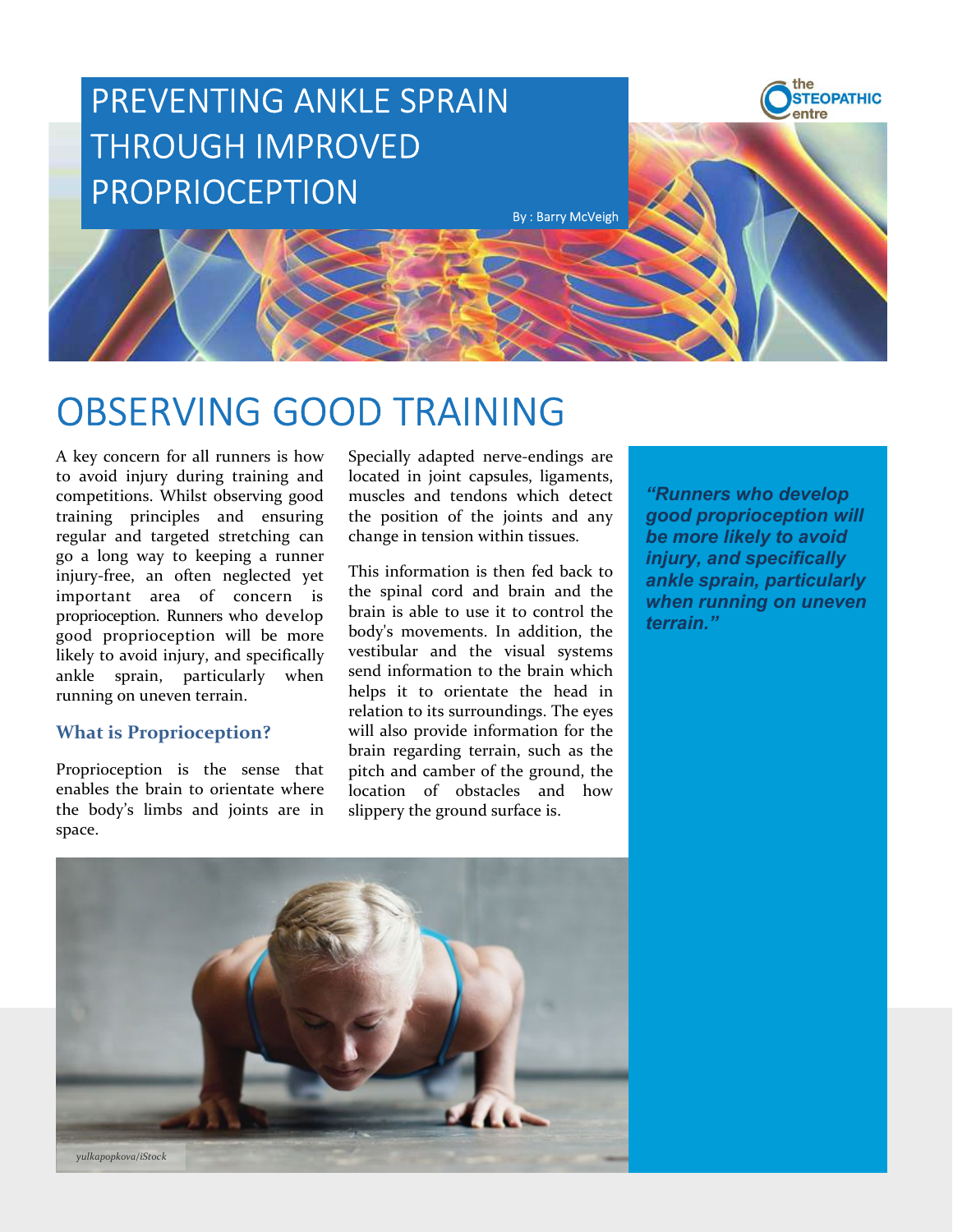

manity to surricently control me for standary to control mention, and detect changes in and you should avoid gripping the termin, which increase the chance of floor with your toes. Look for signs when on uneven termin. So motion, and edect changes in and you should avoid avond proping the studing over the retrain, which increase the chance of floor with your toes Look for signs the runner rolling over on the ankle such as whitening of the n terami, wnich increase the chance of more with your tose. Look for signs<br>the trumer rolling over on the ankle such as whitening of the nail beds or<br>when on uneven terrain. Claiming of the tores! All parts of the<br>An ankle s the runner rotining over on the ankle such as which may be fore an losts of the remembers of the most propriate that the ground, and you should be in contact An ankle sprain is often a long-width the ground, and you should when on uneven terrain.<br>
sole of your foot should be in contact<br>
An analke sprain is often a long-<br>
sole of your foot should be in contact<br>
lasting and potentially recurring avoid lifting the toses off the ground<br>
highing. An ankle sprain is often a long<sup>s so</sup> so of your front should be in contact<br>lasting and potentially recurring avoid lifting the toes off the ground<br>injury. A sprained ankle is one in or placing all of your weight on one<br>wh assing and poetntauly recurring avoid lifting the toes off the ground points. A sprained ankle is one in or placing all of your weight on one which fibres within the ankle part of your foot with other parts principalle a r mumy. A spramed ankie is one in or placing all of your weight on one in the security of the more exerestive the fibre to rating the more exerest the interpret and the security. A high risk the entire sole of the foot. Your

exercises.

Solution and proporation is important for To test your balance, stand on one<br>streaments as it can reduce the risk of bare foot on a flat solid surface with<br>sprained ankles, it improves the your arms outstretched to the sid Sood proprioception is important for To test your balance, stand on one<br>runners as it can reduce the risk of bare foot on a flat solid surface with<br>ability of the body to control its wore the lifted foot should be held jus Good proprioception is important for To test your balance, stand on one<br>struments as it can reduce the risk of bare foot on a flat solid surface with<br>sprained ankeles. It improves the your arms outstretched to the side.<br>Th Cood proprioception is important for To test your balance, stand on one<br>runners as it can reduce the risk of bare foot on a flat solid surface with<br>sprained ankles. It improves the your arms outstretched to the side.<br>Highi Cood proprioception is important for To test your balance, stand on one<br>runners as it can reduce the risk of bare foot on a flat solid surface with<br>sprained ankles. It improves the your arms outstretched to the side.<br>Furni Good proprioception is important for To test your balance, stand on one runners as it can reduce the risk of bare foot on a flat solid surface with sprained ankles. It improves the bour arms outstretched to the side.<br>
and Good proprioception is important for To test your balance, stand on one<br>runners as it can reduce the risk of bare foot on a flat solid surface with<br>spained ankles. It improves the your arms outstretched to the side.<br>Intuit Good proprioception is important for To test your balance, stand on one<br>runners as it can reduce the risk of bare foot on a flat solid surface with<br>sprained ankles. It improves the your arms outstretched to the side.<br>The d oto-<br>polynove-polynomials in the tear, the Source of the first of the signature of the signation<br>of the body to control its own The lifted foot should be held just<br>ability of the body to control its own The lifted foot sho more as to tan reade to the brigad and the inter some in the same of the brigadity of the brigadity of the brigadity of the brigadity of the brigadity of the brigadity of the brigadity of the brigadity of the diffused but spinned and and the sprain is a bout which we see that the spain of the spain of the body to control its only the lifted foot should be held just<br>moniton according to the terrain it is above the floor without touching the<br> any or me boxy is the more of spain and report to the more than the matter of small of the matter of small of the sprained for the matter for the matter of small of the and the spain deficitively stand in this position wit motion accoung to the chain at a above the most wandel of the spation without your standard damage to the ankiel by avoiding leg. You should be able to iding the to the angular correlation with the position without your an For the analysis of the mode way in the space is the control or changes in terrain, preventing stand in this position without your<br>decoragne to the ankle by avoiding boot waying from side to side or<br>decreasive joint moveme to comage in central, petching same in the pronout will be added by avoiding body swaying from side to side or<br>
excessive joint movement. It is an you anale rocking from side to side or<br>
imability to sufficiently control t annaly contracts of the most of the most of the most of the most of the most of the most of the sole of the function and detect changes in and you should avoid gripping the tranin, which increase the changes in and you sho To test your balance, stand on one<br>bare foot on a flat solid surface with<br>your arms outstretched to the side.<br>The lifted foot should be held just<br>standing leg. You should be held just<br>standing leg. You should be able to<br>st To test your balance, stand on one<br>bare foot on a flat solid surface with<br>your arms outstretched to the side.<br>The lifted foot should be held just<br>above the floor without touching the<br>standing leg. You should be able to<br>sim To test your balance, stand on one<br>bare foot on a flat solid surface with<br>your arms outstretched to the side.<br>The lifted foot should be held just<br>standing leg. You should be able to<br>standing leg. You should be able to<br>stan To test your balance, stand on one<br>bare foot on a flat solid surface with<br>your arms outstretched to the side.<br>The lifted foot should be held just<br>anding leg. You should be beld just<br>standing leg. You should be beld to side To test your balance, stand on one<br>bare foot on a flat solid surface with<br>your arms outstretched to the side.<br>The lifted foot wholou be held just<br>standing leg. You should be held is important for runners<br>standing leg. You To test your balance, stand on one<br>bare foot on a flat solid surface with<br>your arms outstretched to the side.<br>The lifted foot should be held just<br>standing leg. You should be able to<br>standing leg. You should be able to<br>body To test your balance, stand on one<br>pour arms outstretched to the side.<br>The lifted foot should be held just<br>the lifted foot should be held just<br>standing leg. You should be able to<br>standing leg. You should be able to importa To test your balance, stand on one<br>pour arms outstretched to the side.<br>The lifted foot should be held just<br>the iffed foot should be held just<br>showe the floor without touching the<br>standing leg, You should be able to importa To test your balance, stand on one<br>bare foot on a flat solid surface with<br>your arms outstretched to the side.<br>The lifted foot should be held just<br>standing leg. You should be held is<br>standing leg. You should be able to<br>stan To test your balance, stand on one<br>bare foot on a flat solid surface with<br>byour arms outstretched to the side.<br>The lifted foot should be held just<br>showe the floor without touching the standing leg. You should be able to<br>st To test your balance, stand on one<br>pour arms outstretched to the side.<br>The lifted foot should be held just<br>above the floor without touching the<br>standing leg. You should be able to<br>stand in this position without your<br>stand To test your balance, stand on one<br>
bare foot on a flat solid surface with<br>
The lifted foot should be held just<br>
above the floor without touching the<br>
standing leg. You should be able to<br>
stand in this position without you To test your balance, stand on one<br>bare foot on a flat solid surface with<br>pour arms outstretched to the side.<br>The lifted foot should be held just<br>standing leg. You should be able to<br>standing leg. You should be able to<br>impo bare foot on a flat solid surface with<br>The lifted foot should be held just<br>The lifted foot should be held just<br>above the floor without touching the<br>standing leg, You should be able to<br>stand in this position without your<br>as your arms outstretched to the side.<br>The lifted foot should be held just<br>above the floor without touching the<br>standing leg. You should be able to<br>stand in this position without your sind for runners<br>body swaying from side t The must consider the observation of the more and the this position without touching the standing leg. You should be able to said than the body swaying from side to side of sprained ankles, body swaying from side to side o above the moot window to denote the standing leg. You should be able to interval and in this position without your as it can reduce the risk your and you should be relaxed for side or symples the floor with your toes. Look standing is four should be under the sixten of said in this position without your as it can reduce the risk body swaying from side to side or with your tanding foot should be relaxed and you should avoid gripping the summa stand in this position which will be related by suring from side to side or your shall your should avoid gripping the final be related Your standing for should avoid gripping the nail beads of should avoid gripping the nai bout standing from since to suce to suce the stand you should be relaxed from side to side.<br>How ratading for should be relaxed about the value of the origin the suce of the color of the color of the sole of your foot shoul you anase voceing from sac to sace.<br>Your standing foot should be relaxed<br>and you should avoid gripping the<br>such as whitening of the nail beds or<br>classing of the tots! All parts of the<br>calse of your foot should be in contac From summing for a noutrinous and vot chance to the nail best of the nail best of claving of the toes! All parts of the column of the rotated with the ground, and you should be in contact calculation of plays and you shoul and you snow<br>at you are such as whitening of the nail beds or<br>such as whitening of the real beds or<br>such as whitening of the real All parts of the<br>sole of your foot should be in contact<br>with the ground, and you should<br>avoi noot wan you toos. Look to a spanned that the constrained by the mail beds or clawing of the toes! All parts of the with the ground, and you should avoid lifting the toes off the ground avoid lifting the toes off the groun

clawing of the toes! All parts of the conductors sole of your foot should be in contact<br>with the ground, and you should be in contact<br>with the ground, and you should<br>or placing all of your weight on one<br>part of your foot w sole of your foot should be m contact<br>with the ground, and you should<br>avoid lifting the toes off the ground<br>part of your veight and optom one<br>part of your veight of the floor. Your veight<br>should be evenly distributed acros with the ground, and you should lifting the toes off the ground<br>or placing all of your vocight on one<br>part of your foot with other parts<br>raised off the floor. Your weight<br>should be evenly distributed across<br>the entire sole

When the masket with the masket and the masket and the masket with the masket and the part of your foot with the masket of the sine and the section of the sine and the particular and analysis. If you can perform this task meantent are torn to varying angereoss. raised off the floor. Your weight<br>meane are comes to which are the floor. Your weight<br>more extensive the fibre tear, the should be evenly distributed across<br>more severe the injury. A having an ankle is a series of the interaction of the signated proprise and the energy energy energy and but a spain will damage the comfortably with your arms proprioceptions in the ligaments and outstretched, try it with because a sprain will damage the comfortably with your arms<br>proprioceptors in the ligaments and outstreteched, try it with your arms<br>the proprioception in the ankle will crossed over your chest. It is more<br>be negatively af proprioceptors in the ligaments and outstretched, try it with your arms<br>the proprioception in the ankie will crossed over your chest. It is more<br>be negatively affected in the future. difficult in this position as you can<br>T the proprioception in the ankle will crossed over your chest. It is more be negatively affected in the future. difficult in this position as you can molonger use your smost observation as your should be some simple balanci be negatively affected in the future. diffluit in this position as you can<br>The good news is that by performing The same rule applies; you should be<br>some simple balancing cercelsos. able to avoid body sway, ankle<br>numers can The good news is that by performing and onger use your arms to balance simple balancing exercises, able to avoid body sway, ankle numers can dramatically improve rocking and foot gripping. Thus the more therefore greatly d The good news is that by performing The same rule applies; you should be some simple balancing exercises, able to avoid body sway, ankle runners can dramatically improve rocking and foot gripping. therefore greatly correc avon unring the toes or the ground<br>or placing all of your weight on one<br>part of your foot with other parts<br>raised off the floor. Your weight<br>should be evenly distributed across<br>the entire sole of the foot.<br>If you can perfo or placing all or your weight on one<br>part of your foot with other parts<br>raised off the floor. Your weight<br>should be evenly distributed across<br>the entire sole of the foot.<br>If you can perform this task<br>comfortably with your part of your toot with other parts<br>raised off the floor. Your weight<br>should be evenly distributed across<br>the entire sole of the foot.<br>If you can perform this task<br>confortably with your arms<br>constretched, try it with your a raised or the floor. Your weight<br>should be evenly distributed across<br>the entire sole of the foot.<br>If you can perform this task<br>comfortably with your arms<br>crossed over your chest. It is more<br>difficult in this position as yo should be evenly asstrabuted across<br>the entire sole of the foot.<br>If you can perform this task<br>comfortably with your arms<br>curressed over your chest. It is more<br>difficult in this position as you can<br>no longer use your arms t the entire sole of the toot.<br>
If you can perform this task<br>
confortably with your arms<br>
contstretched, try it with your arms<br>
constretched, try it with your arms<br>
crossed over your chest. It is more<br>
ablificult in this pos If you can perform this task<br>comfortably with your arms<br>constretched, try it with your arms<br>crossed over your chest. It is more<br>difficult in this position as you can<br>mo longer use your arms to balance.<br>The same rule applie comforably with your arms<br>constretched, try it with your arms<br>crossed over your chest. It is more<br>difficult in this position as you can<br>mo longer use your arms to balance.<br>The same rule applies; you should be<br>tooking and f outstrected, try it with your arms<br>crossed over your chest. It is more<br>difficult in this position as you can<br>on longer use your arms to balance.<br>The same rule applies; you should be<br>able to avoid body sway, ankle<br>rocking a crossed over your renest. It is more<br>difficult in this position as you can<br>no longer use your arms to balance.<br>The same rule applies; you should be<br>able to avoid body sway, ankle<br>rocking and foot gripping.<br>It is useful to dimicult in this position as you can<br>ano longer use your arms to balance.<br>The same rule applies; you should be<br>able to avoid body sway, ankle<br>rocking and foot gripping.<br>It is useful to get a friend to give you<br>contact with